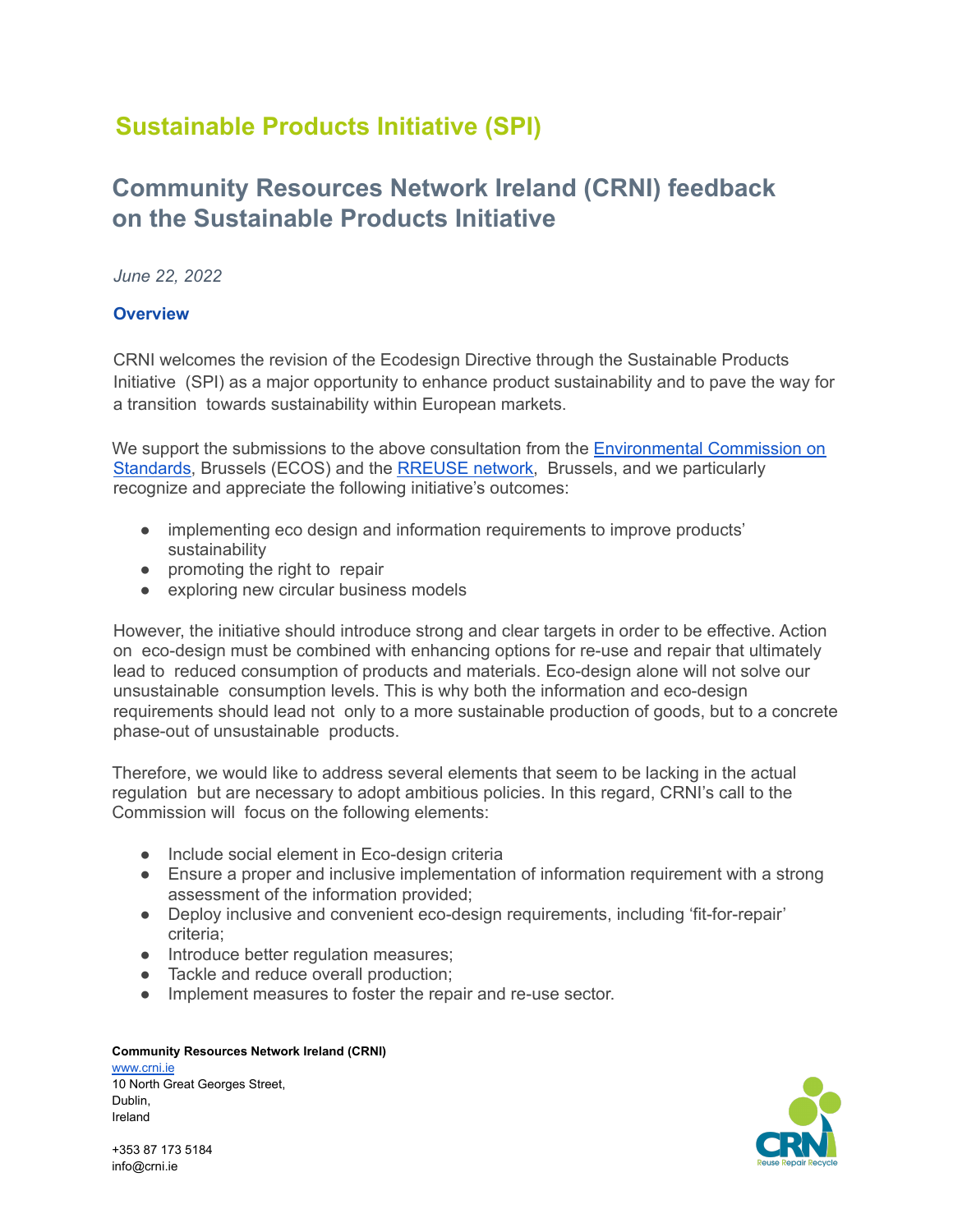## **Include social element in Eco-design criteria**

While the IA strongly justifies the inclusion of social requirements, these are finally excluded in the Commission's final proposal because of the recent adoption of the Corporate Sustainable Due Diligence Directive proposal. The lack of any mention of the future legislation in the ESPR and any links between the two policies could lead to potential legal loopholes and to overlook small-medium enterprises.

## **Ensure a proper and inclusive implementation of information requirement with a strong assessment of the information provided**

Overall, we call on the European Commission to ensure mandatory access to product-related information. In addition, we insist on the fact that the product passport must not only contain information on how the product should be recycled at the end of life, but also on how the product can be repaired and [reused](https://rreuse.org/wp-content/uploads/rreuse-response-to-consultation-on-spi-add-on-1.pdf) . In addition, the information requirement should be aligned with sanctions in case of non-compliance to ensure the effectiveness of the policy.

If the information requirement tackles the environmental aspect of the production, it fails to mention the social impacts of the products. Consumers should also be able to make choices based on the social conditions in which their products have been produced. Therefore, the information requirement should include the societal cost of the products and reflect their compliance to labour standards or the general level of wellbeing of workers in manufacturing. In order to implement the societal information requirement, it should be mandatory for manufacturers and value chains as a whole to comply with labour standards as a starting point. Manufacturers should be encouraged to provide detailed information about the working conditions they offer and watchdogs should be implemented by European authorities to assess their compliance to international labour standards, such as ILO frameworks.

In the same way, the information requirement includes durability and energy use, but this remains vague and does not properly measure the overall footprint of products, notably during the production phase. The information requirements should be broader, precise and must tackle the entire product life-time to avoid greenwashing. Therefore, the SPI should develop strict targets for carbon, water, material, land and energy footprint reduction. To do so, the SPI should use indicators such as the "Land footprint". The Land Footprint as a consumption-based indicator would be especially useful, convenient and relevant. Indeed, by measuring the amount of land used both domestically and abroad to produce the products consumed within the EU, this indicator will help assess land-related environmental as well as social [impacts.](https://friendsoftheearth.eu/wp-content/uploads/2016/09/foee-true-cost-consumption-land-footprint.pdf)

**Community Resources Network Ireland (CRNI)** [www.crni.ie](http://www.crni.ie) 10 North Great Georges Street, Dublin, Ireland

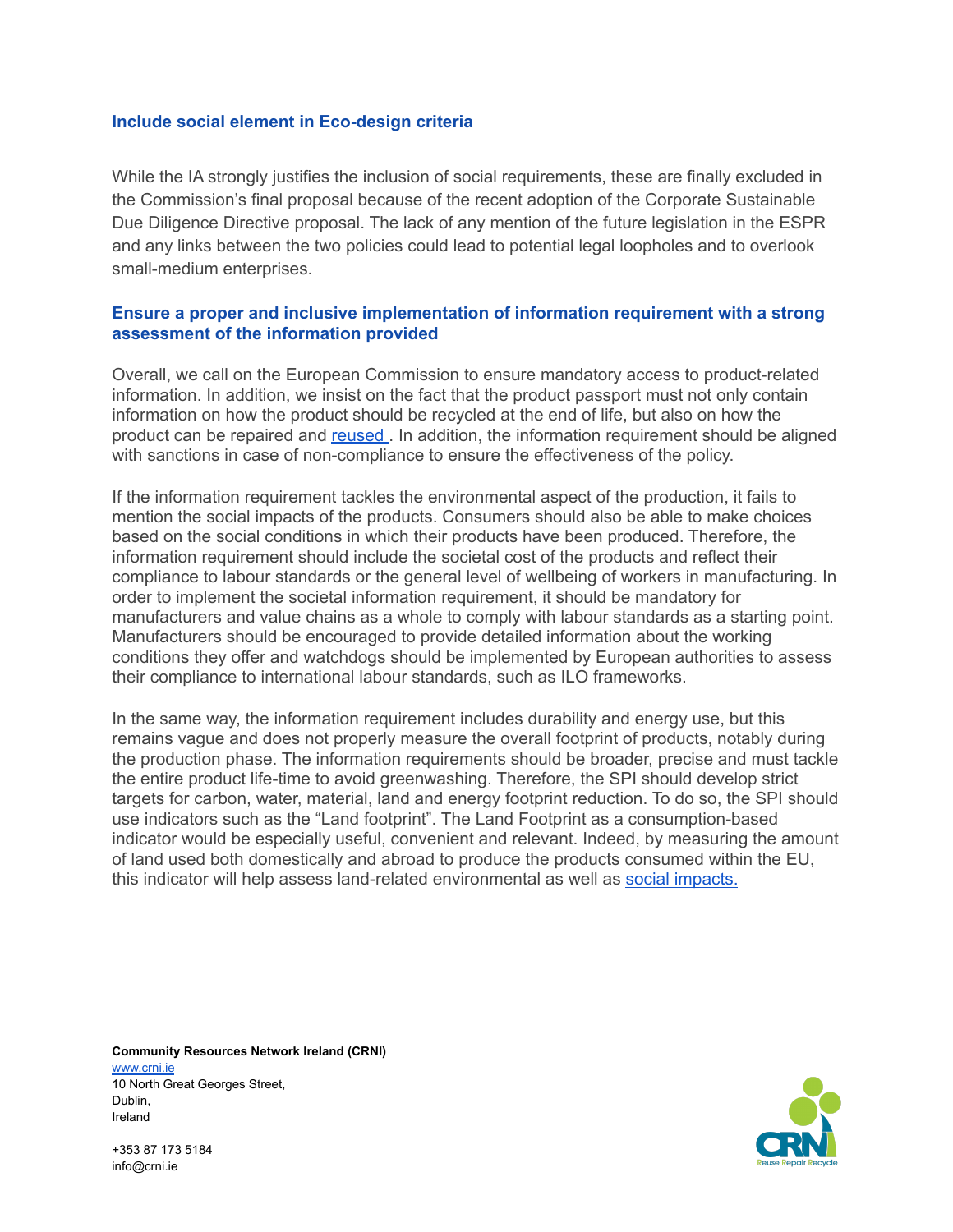In short, the following information should be made available to consumers:

- Material and chemicals content (bill of materials) and information on possible hazards related to the chemicals contained.
- Product origin (including sourcing of raw materials). Circularity performance (durability, reusability, reparability, recyclability, and product care guidance).
- Comprehensive environmental footprint information starting with CO2 emissions. Social impacts of production.
- How workers' rights are respected throughout the supply chain and information about worker grievances.
- How environmental and social impacts are dealt with Companies' corporate social and environmental policies, targets, practices, risks, and impacts on human rights, including labour rights.

Beyond the information requirement, the main challenge will be to evaluate that the information provided by producers is not only understandable but, above all, true and certified. If the Commission seems to understand the importance of the authenticity of the information provided ("It is also necessary to ensure better information at the point of sale and build consumer confidence in the claims that producers make on the environmental benefits of their products on their own accord. The proposal on empowering consumers for the green transition enables consumers to make informed [purchasing](https://eur-lex.europa.eu/legal-content/EN/TXT/?uri=CELEX%3A52022DC0140&qid=1649112555090) decisions."), it should propose tools to assess the authenticity of the information. This is why the eco-design and information requirements must pay specific attention to greenwashing and ensure the coherence between production practices and their effective environmental impacts.

Another challenge of the information requirement is to avoid putting the entire responsibility of the products' durability on the purchase action. The risk here is to make the consumer responsible for the durability (or not) of its products instead of leading to a systemic change of the production practices. Therefore, the information requirement has to be linked to strict eco-design requirements which will ensure sustainable production.

## **Deploy inclusive and convenient eco-design requirements, including 'fit-for-repair' criteria**

Overall, we welcome the Commission's intention to develop eco-design requirements for groups of products. We would like to insist on the importance of those groups of products to easily implement the eco-design requirements and enable the transition toward sustainable production. However, the SPI should not only focus on labelling and eco-design requirements but it should strongly tackle the issues caused by the development of repair monopolies, notably by manufacturers, and deploy financial tools to encourage repair and re-use as well as to support independent repairers.

#### **Community Resources Network Ireland (CRNI)**

[www.crni.ie](http://www.crni.ie) 10 North Great Georges Street, Dublin, Ireland

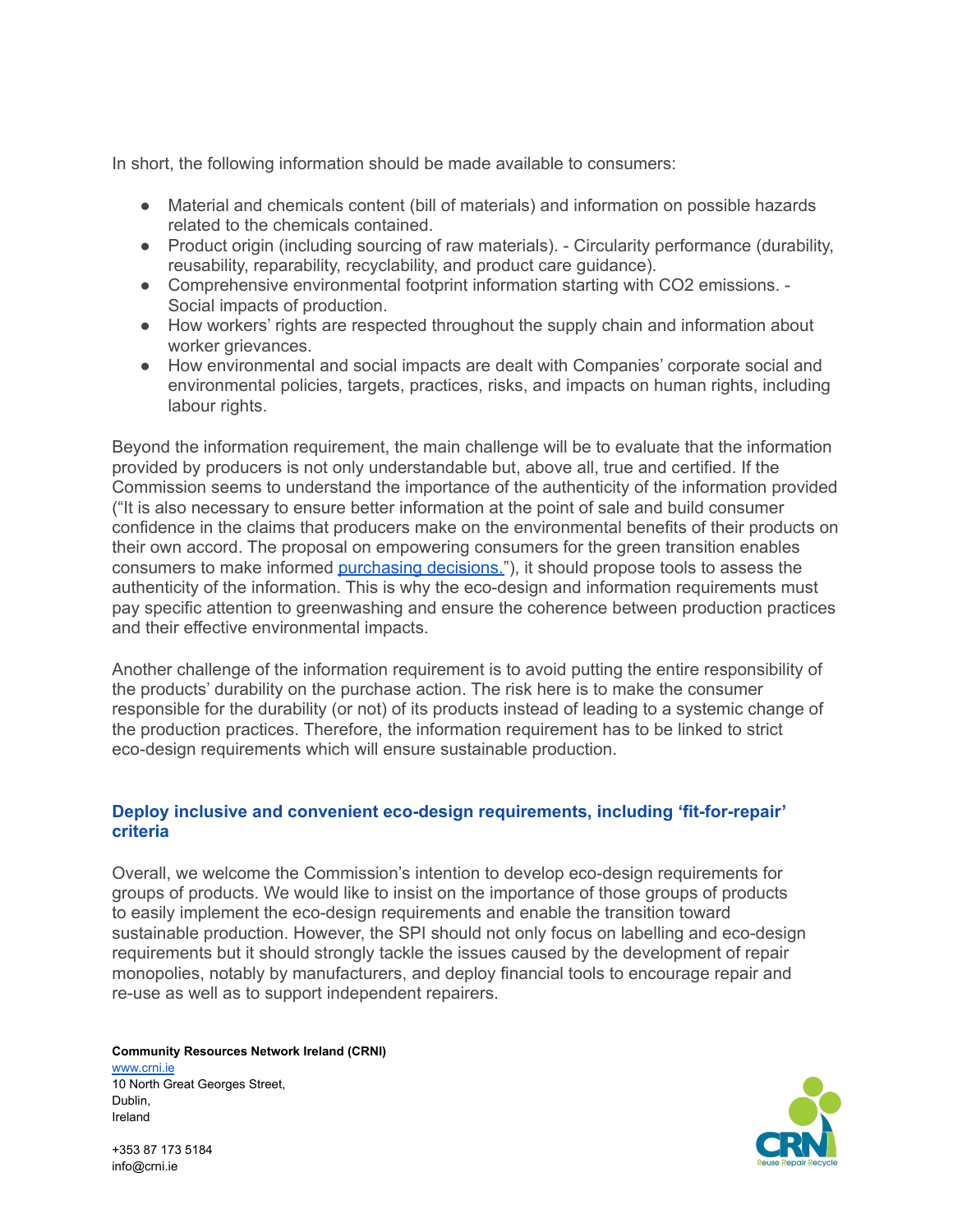"For products where there is no specific EU law setting mandatory requirements on environmental sustainability, the ESPR will be the legal framework under which to set EU rules ." Yet, the eco-design requirements should include other priority types of products such as sport and leisure equipment, toys and bicycles. Other type of products foreseen by the Commission as candidates for eco-design, such as furniture, should absolutely be tackled by the eco-design requirements, because they are fit for standardisation and have a consequent environmental impact.

### **Introduce better regulation measures**

The IA lacks a thorough assessment of the effectiveness of industry-led voluntary agreements which have so far proven not to be fit for purpose. As a result, an article on self-regulation has been proposed in the ESPR text as a copy-paste from the current Ecodesign Directive, thus creating an even higher risk of self-regulation with a higher number of products in the scope.

## **Tackle and reduce overall production**

The SPI will "provide the possibility to ban the destruction of unsold products entirely5 ". However, this statement does not mention any resource consumption nor volume production reduction targets. In addition, businesses will have to disclose the level of unsold products they discard per year but without being incentivized to reduce this amount nor their overall production. In order to develop an effective consumption reduction, the SPI should develop minimum average lifetimes, determined by categories of products that, if not respected by producers/importers, will result in [sanctions.](https://rreuse.org/wp-content/uploads/rreuse-response-to-consultation-on-spi-add-on-1.pdf)

The initiative contains the idea that "this is necessary to decrease overall demand for energy and [resource](https://eur-lex.europa.eu/legal-content/EN/TXT/?uri=CELEX%3A52022DC0140&qid=1649112555090)s, and decouple growth from primary resource use ". However, it does not mention any clear targets in terms of resources' consumption reduction. Alongside destruction bans, legal mechanisms to make the donation of unsold goods to social, charitable or community based organisations easy should be implemented. For example, in some member states, the recycling of unsold goods allows the producer and/or retailer to claim back VAT incentivising them to destroy their new product, while if they donate the appliance to a charity, they do not, i.e. it is a disincentive to donate.

In addition, the SPI does not tackle other purchase incentives, such as advertisement. Yet, advertisement plays a huge role in sharing consumption trends and should be better regulated to ban false claims and avoid greenwashing. Secondly, the advertisement of new products should be taxed.

**Community Resources Network Ireland (CRNI)** [www.crni.ie](http://www.crni.ie) 10 North Great Georges Street, Dublin, Ireland